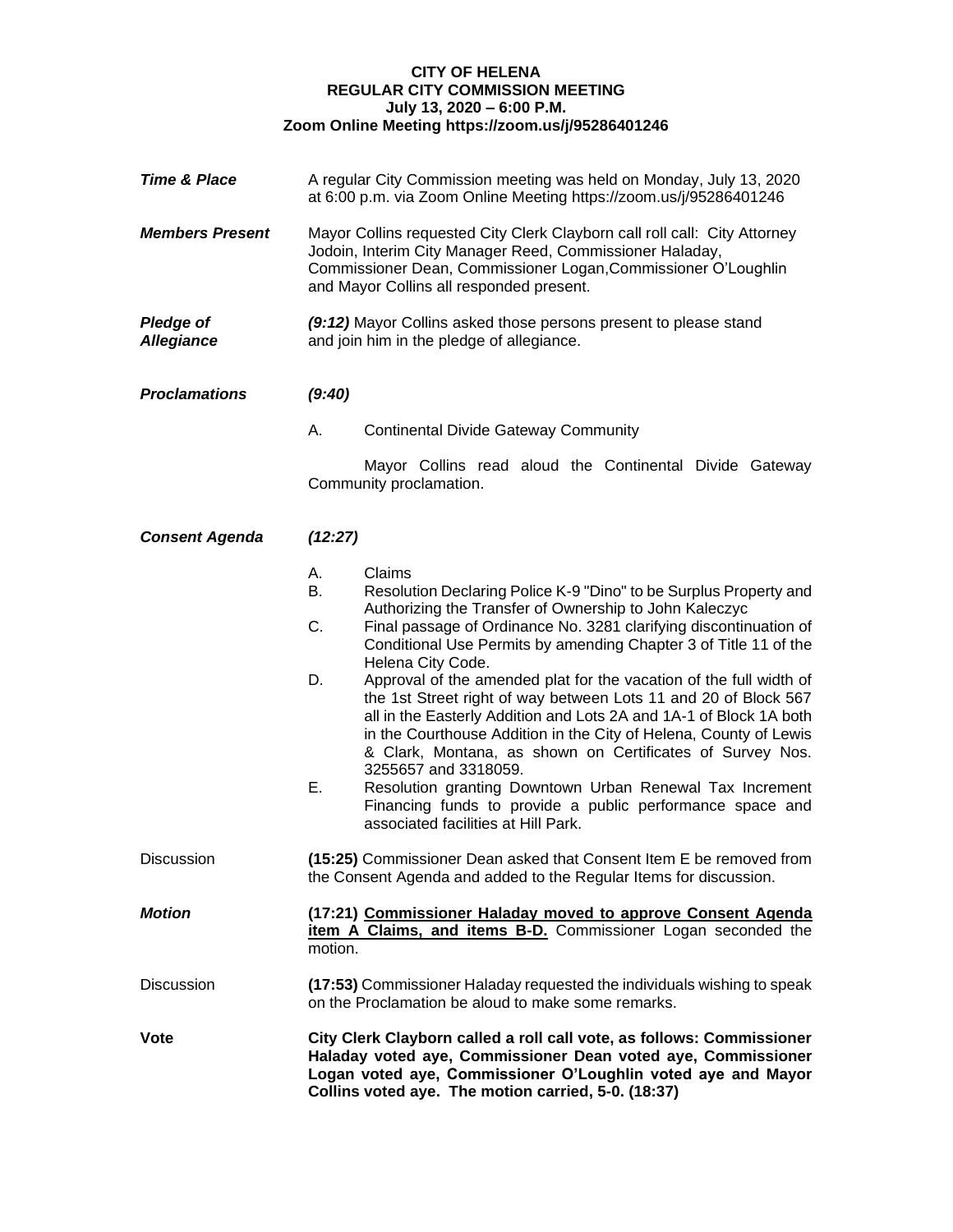Public Comment **(19:05)** Mayor Collins asked if there was any public wishing to speak on the Proclamation or other items. Mike Rooney and Teresa Martinez gave brief remarks.

| Bid Award | (23:27) BID AWARD |
|-----------|-------------------|
|-----------|-------------------|

A. 2020 Chip & Seal Bid Award

Transportation Systems Director Knoepke reported The 2020 Chip & Seal, City Project #20-12 will add a new wear surface and pavement sealer by applying a single application of asphalt oil followed by spreading a 3/8-inch gravel chip.

The City opened two bids for the 2020 Chip & Seal, Project #20- 12 on June 23, 2020 and Helena Sand and Gravel Inc. was the lowest responsible bidder for schedules; A, Selected N-S Lower West Side City Streets; B, Selected E-W Lower West Side City Streets; C, Selected N-S Knoxville Addition City Streets; E, Airport Road Overlay; F, Gold Rush Avenue Overlay; and G, Tricia Street Overlay for a total of \$370,791.58 with a unit price \$1.75 of per square yard. Last year's unit price was \$1.70 per square yard. In addition, this year we are adding Additive Alternate #1 Fog Seal. The additional cost for this alternative is approximately \$0.72 per square yard or \$26,032.18, bringing the total amount to \$396,823.76.

Staff recommends awarding schedules A, B, C, E, F, G and Additive Alternate #1 Fog Seal to the lowest responsible bidder; Helena Sand and Gravel; which submitted the low bid of \$396,823.76. This project will complete approximately 11 miles of city streets this year compared to previous years; 2019/19.8 miles 2018/8 miles, 2017/12.2 miles, 2016/8.80 miles, 2015/8.70 miles, 2014/9.93 miles, and 2013/8.46 miles. A new wear surface extends the life of 11 miles of city streets. The Chip & Seal will extend the life of the streets.

- Discussion **(25:50)** Commissioners Dean and Logan asked several questions regarding the process of the Chip & Seal Project.
- Public Comment **(27:37)** Mayor Collins opened the floor to public comment. No public comment was given.

*Motion* **(28:23) Commissioner Dean moved to award schedules A, B, C, E, F and G of City Project #20-12, 2020 Chip & Seal to the lowest, responsible bidder, Helena Sand and Gravel for the amount of \$396,823.76.** Commissioner Haladay seconded the motion. City Clerk Clayborn called a roll call vote, as follows: Commissioner Haladay voted aye, Commissioner Dean voted aye, Commissioner Logan voted aye, Commissioner O'Loughlin voted aye and Mayor Collins voted aye. **The motion carried, 5-0. (28:58)**

> B. Harris Street and DNRC Ponds Storm Sewer Improvements, City Project #19-24

City Engineer Matt Culpo reported the Harris Street and DNRC Ponds storm sewers are old and there are two failing portions of the same storm sewer trunk line on Sanders Street . The upper location is the outlet pipe of the City of Helena owned DNRC Pond located at 9th Avenue and Sanders Street. Replacement of this portion of storm sewer goes from 9th Avenue to the north side of 11th Avenue, crossing 11th Avenue. The storm sewer will be relocated to City right-of-way and off of private property. The second, downstream location is the outlet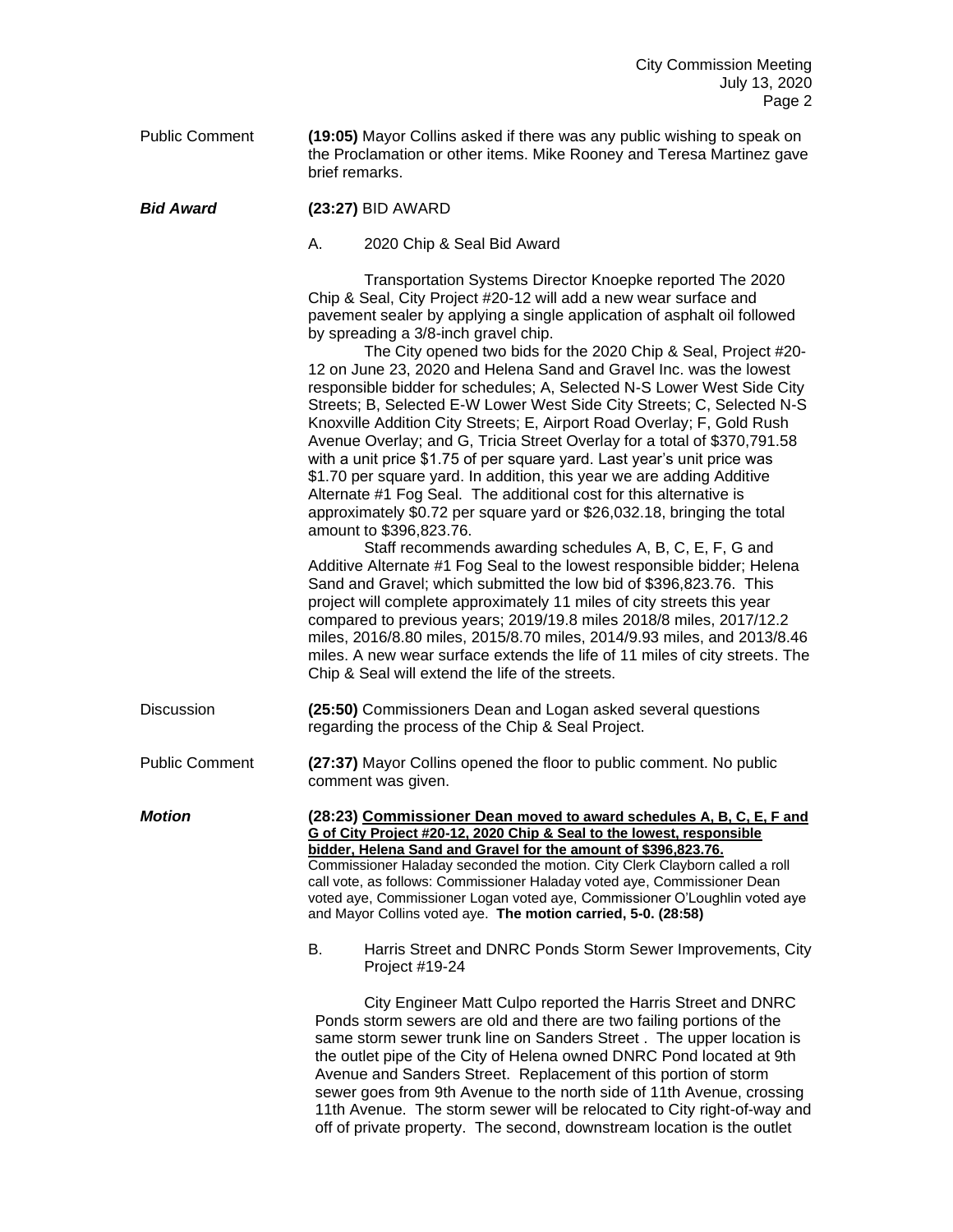pipe of the School District owned, City of Helena operated Harris Street Pond located at Townsend Avenue and Harris Street (Abandoned Sanders Street is owned by the School District, west of, and also adjacent to the Harris Street Pond.) Replacement of this portion of the storm sewer goes from mid-block on Townsend Avenue to Livingston Avenue.

The City of Helena hired Great West Engineering to prepare a construction contract for bidding to replace and realign the storm sewer pipes in the two locations. The City of Helena received one bid on June 16, 2020 for the project. The one bidder and lowest responsible bidder is Bullock Contracting, L.L.C. of Clancy, Montana with a bid of \$588,244.38. The City budgeted \$1,025.000 for the project.

Public Comment **(32:39)** Mayor Collins opened the floor to public comment. No public comment was given.

*Motion* **(33:04) Commissioner Logan moved to award the Harris Street and DNRC Ponds Storm Sewer Improvements, City Project #19-24 to Bullock Contracting L.L.C. in the amount of \$588,244.38.** Commissioner Dean seconded the motion. City Clerk Clayborn called a roll call vote, as follows: Commissioner Haladay voted aye, Commissioner Dean voted aye, Commissioner Logan voted aye, Commissioner O'Loughlin voted aye and Mayor Collins voted aye. **The motion carried, 5-0. (33:38)**

Discussion E. **(33:55)** Resolution granting Downtown Urban Renewal Tax Increment Financing funds to provide a public performance space and associated facilities at Hill Park.

> Parks, Recreation & Open Lands Director Ponozzo reported the Downtown URD TIF Advisory Board recommended adoption of the Annual Work Plan for FY 20 and FY 21 at their May 19th, 2020 meeting, and the City Commission adopted it at their June 8th, 2020 meeting. The project priorities in the plan are intended to address the needs that are associated with the directives of the Lewis and Clark County Public Health Department, and the City of Helena's State of Local Disaster Emergency Declaration for the Covid-19 emergency. The three (3) project areas are: the development of branding and marketing plans focused on the Downtown URD businesses; a Health and Safety Improvement Program; and a Public Spaces Utilization Program. The City Parks and Recreation Department has submitted a request for Downtown URD TIF funds to build a performance stage at Hill Park. The City of Helena considered a couple of other options for event/stage/large event space at Memorial Park, with the band shell, and Mountain Meadows with an amphitheater-type set-up. However, both of those locations have a significant amount of background noise, with Memorial Park being right next to the baseball field (loud when there are games and announcements over the system), and Mountain Meadows being very windy. Particularly with the COVID-19 epidemic, there is a need for concert/special event areas that allow for social distancing, and this project provides those additional options for Helena and surrounding residents. On June 9th, 2020, the Downtown TIF Advisory Board heard the proposal from City staff. The Advisory Board voted to recommend using Downtown URD TIF funds to construct a performance stage and associated facilities at Hill Park. They recommended an allocation of \$19,391 for this purpose.

The purpose of the request is to obtain Downtown URD TIF funding for a performance space at Hill Park. The proposed stage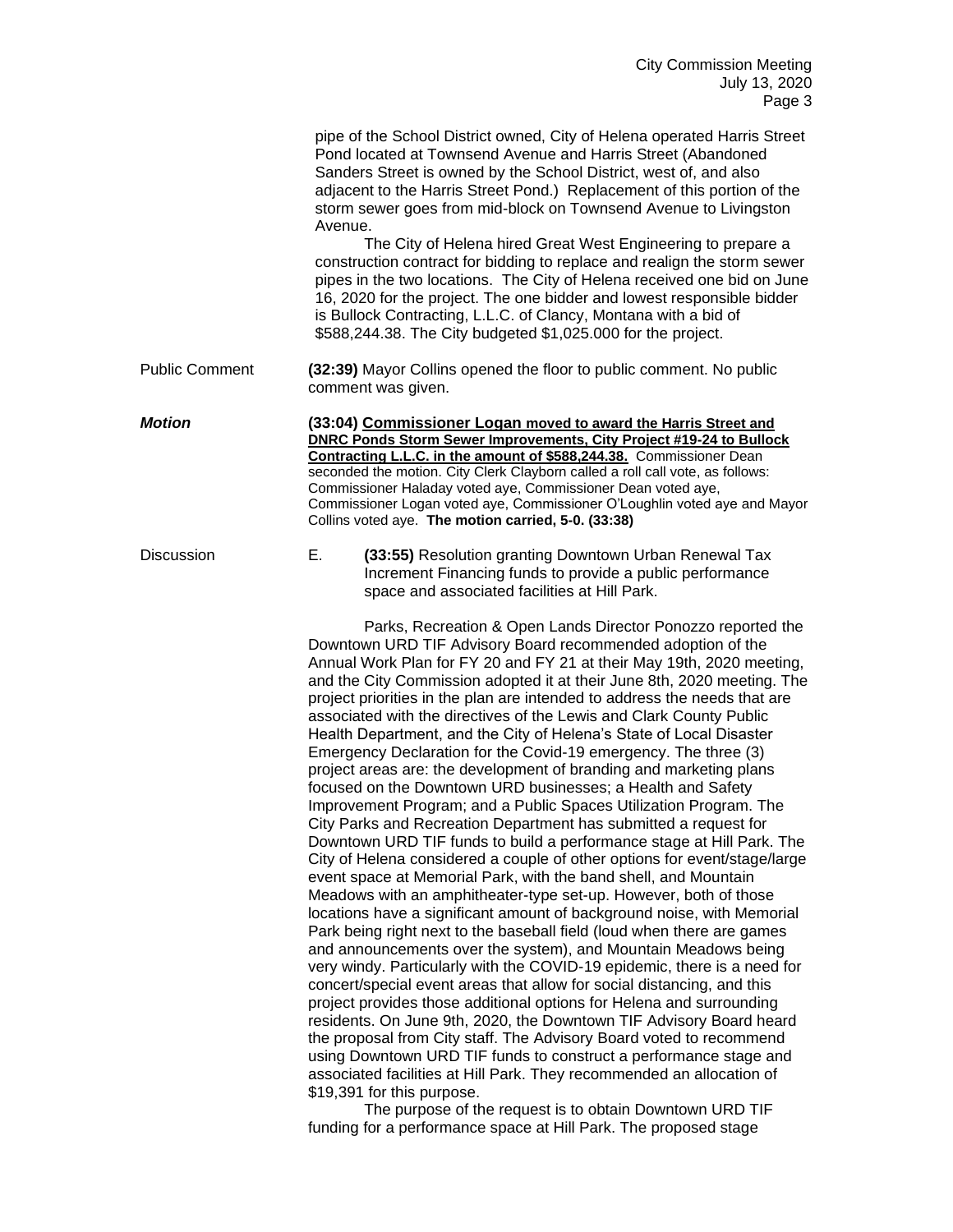|                       | area/cement pad will be 30' X 30', as well as have ADA access and<br>electricity. The space will allow additional use of Hill Park for plays,<br>concerts and outdoor events. Currently, there is no designated stage<br>area and events use the grass for setting up a temporary stage, which<br>can damage vegetation. Alive at 5 and Meadowlark Music Festival<br>regularly use Hill Park and Grand Street Theater has expressed interest<br>in the park being more usable for outdoor plays. The facility will allow for<br>concerts, plays classes and other activities to take place at the park<br>without doing damage to the landscaping and lawn. The space will prove<br>an alternative to indoor theaters, classes, concerts where appropriate<br>social distancing cannot not be achieved. The project is also consistent<br>with the goals of the Downtown URD Plan by adding to the vibrancy of<br>the Downtown. It would also constitute a capital investment in the parks<br>and open space to promote the URD area.<br>The use of tax increment financing funds for this purpose will address<br>some of the health and safety concerns that arise when using indoor<br>theaters or spaces for conducting performances, plays, classes, etc. in<br>the District. The project will not only address the health and safety<br>concerns but will also promote the Downtown area as a safer<br>environment for both visitors and residents. It will also provide an<br>additional performance space for the Downtown district going into the<br>future. The Parks Department supports use of Hill Park for plays and<br>concerts and the cement pad/stage area with electricity allows for more<br>managed use with less resource damage. |
|-----------------------|---------------------------------------------------------------------------------------------------------------------------------------------------------------------------------------------------------------------------------------------------------------------------------------------------------------------------------------------------------------------------------------------------------------------------------------------------------------------------------------------------------------------------------------------------------------------------------------------------------------------------------------------------------------------------------------------------------------------------------------------------------------------------------------------------------------------------------------------------------------------------------------------------------------------------------------------------------------------------------------------------------------------------------------------------------------------------------------------------------------------------------------------------------------------------------------------------------------------------------------------------------------------------------------------------------------------------------------------------------------------------------------------------------------------------------------------------------------------------------------------------------------------------------------------------------------------------------------------------------------------------------------------------------------------------------------------------------------------------------------------------------|
| Discussion            | (37:17) Commissioner Dean made a statement regarding the use of TIF<br>dollars for this project.                                                                                                                                                                                                                                                                                                                                                                                                                                                                                                                                                                                                                                                                                                                                                                                                                                                                                                                                                                                                                                                                                                                                                                                                                                                                                                                                                                                                                                                                                                                                                                                                                                                        |
| <b>Public Comment</b> | (40:27) Mayor Collins opened the floor to public comment. The following<br>individuals gave public comment.<br>(40:39) Kal Poole<br>(49:30) Sean White<br>(52:05) Riley Tubbs gave public comment in written form, this was read<br>aloud into the record.<br>(53:23) Pam Attardo<br>(55:40) Kimberly Shire<br>(56:19) Errol Koch<br>(1:00:00) Campbell Mitchley<br>(1:02:27) Lindsay Brown                                                                                                                                                                                                                                                                                                                                                                                                                                                                                                                                                                                                                                                                                                                                                                                                                                                                                                                                                                                                                                                                                                                                                                                                                                                                                                                                                             |
| <b>Discussion</b>     | (1:04:18) Commissioner Logan gave remarks.<br>(1:05:54) Commissioner Dean gave remarks.<br>(1:07:57) Commissioner O'Loughlin asked several questions.<br>(1:19:43) Commissioner Haladay gave remarks.                                                                                                                                                                                                                                                                                                                                                                                                                                                                                                                                                                                                                                                                                                                                                                                                                                                                                                                                                                                                                                                                                                                                                                                                                                                                                                                                                                                                                                                                                                                                                   |
| <b>Motion</b>         | (1:24:00) Commissioner O'Loughlin moved to a resolution granting<br>Downtown Urban Renewal Tax Increment Financing funds to provide a<br>public performance space and associated facilities in Hill Park.<br>Commissioner Haladay seconded the motion.                                                                                                                                                                                                                                                                                                                                                                                                                                                                                                                                                                                                                                                                                                                                                                                                                                                                                                                                                                                                                                                                                                                                                                                                                                                                                                                                                                                                                                                                                                  |
| <b>Amendment</b>      | (1:24:22) Commissioner Dean moved to amend the motion, pending<br>facilitated discussions with Parks Department, User groups, and Heritage<br>Tourism Council and SHIPO. No second was given.                                                                                                                                                                                                                                                                                                                                                                                                                                                                                                                                                                                                                                                                                                                                                                                                                                                                                                                                                                                                                                                                                                                                                                                                                                                                                                                                                                                                                                                                                                                                                           |
| Vote                  | (1:25:40) City Clerk Clayborn called a roll call vote, as follows:<br>Commissioner Haladay voted aye, Commissioner Dean voted nay,<br>Commissioner Logan voted nay, Commissioner O'Loughlin voted aye and<br>Mayor Collins voted aye. The motion carried, 3-2. (1:25:56)                                                                                                                                                                                                                                                                                                                                                                                                                                                                                                                                                                                                                                                                                                                                                                                                                                                                                                                                                                                                                                                                                                                                                                                                                                                                                                                                                                                                                                                                                |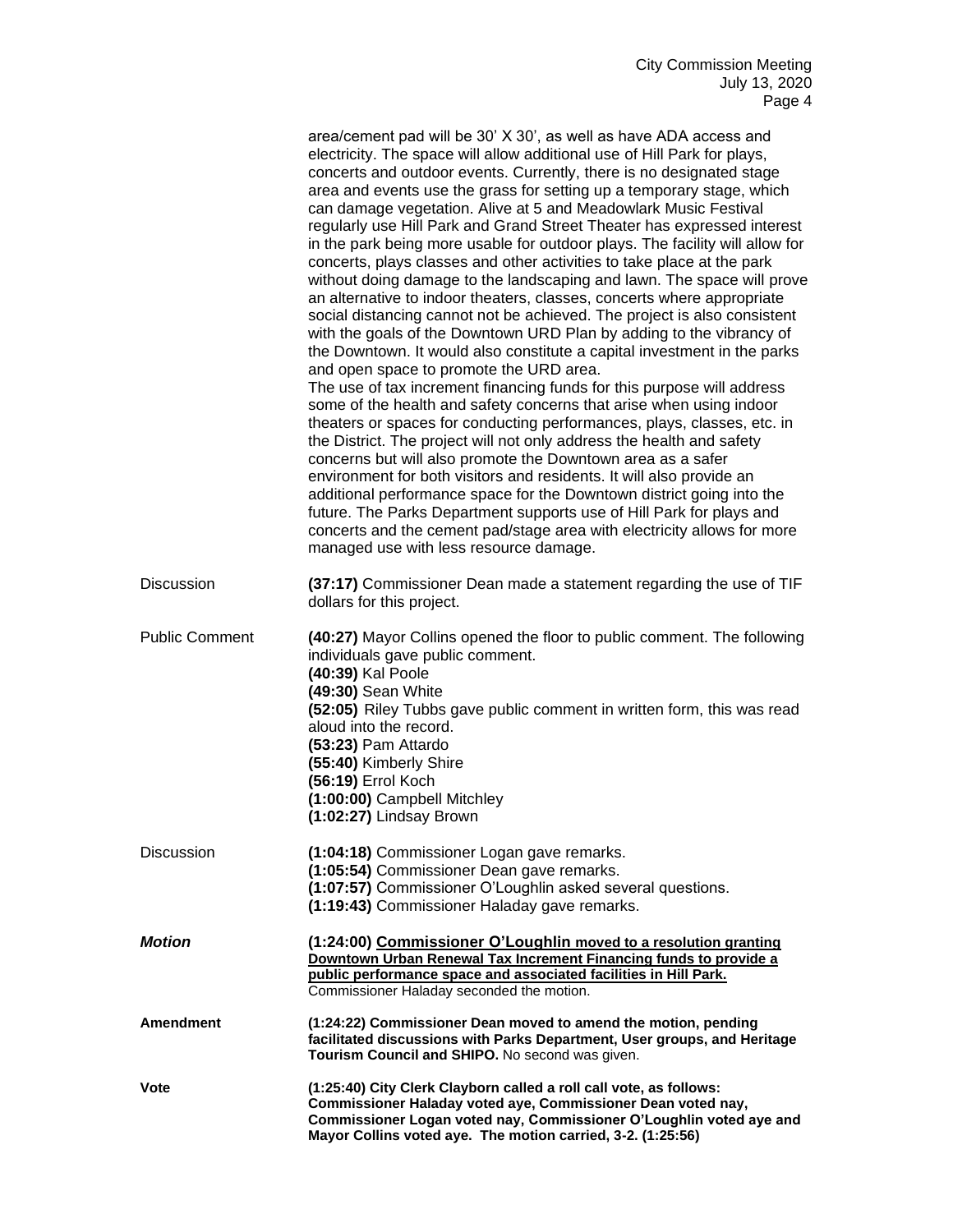| City Commissioners COMMISSIONERS             | Communications from (1:26:15) COMMUNICATIONS/PROPOSALS FROM CITY                                                                                                                                                                                                                                                                                                                                                                                                                                                                                                                                                                                                                                                                                                                                                                                                                                                                                                                                                                                                                                                                                    |
|----------------------------------------------|-----------------------------------------------------------------------------------------------------------------------------------------------------------------------------------------------------------------------------------------------------------------------------------------------------------------------------------------------------------------------------------------------------------------------------------------------------------------------------------------------------------------------------------------------------------------------------------------------------------------------------------------------------------------------------------------------------------------------------------------------------------------------------------------------------------------------------------------------------------------------------------------------------------------------------------------------------------------------------------------------------------------------------------------------------------------------------------------------------------------------------------------------------|
|                                              | Commissioner O'Loughlin thanked the Commission for the discussion on<br>Thursday.                                                                                                                                                                                                                                                                                                                                                                                                                                                                                                                                                                                                                                                                                                                                                                                                                                                                                                                                                                                                                                                                   |
| <b>Report of the</b><br><b>City Attorney</b> | (1:31:22) City Attorney Jodoin had nothing to report.                                                                                                                                                                                                                                                                                                                                                                                                                                                                                                                                                                                                                                                                                                                                                                                                                                                                                                                                                                                                                                                                                               |
| <b>Report of the</b><br><b>City Manager</b>  | (1:31:33) Interim City Manager Reed gave a report.                                                                                                                                                                                                                                                                                                                                                                                                                                                                                                                                                                                                                                                                                                                                                                                                                                                                                                                                                                                                                                                                                                  |
| <b>Report from HCC</b>                       | (1:32:35) COMMUNICATIONS FROM THE HELENA CITIZENS<br><b>COUNCIL</b>                                                                                                                                                                                                                                                                                                                                                                                                                                                                                                                                                                                                                                                                                                                                                                                                                                                                                                                                                                                                                                                                                 |
|                                              | Nancy Perry gave an update from the Helena Citizens Council.                                                                                                                                                                                                                                                                                                                                                                                                                                                                                                                                                                                                                                                                                                                                                                                                                                                                                                                                                                                                                                                                                        |
| <b>Regular Items</b>                         | (1:35:25)                                                                                                                                                                                                                                                                                                                                                                                                                                                                                                                                                                                                                                                                                                                                                                                                                                                                                                                                                                                                                                                                                                                                           |
|                                              | А.<br>CONSIDER A SIDEWALK VARIANCE REQUEST 1301<br>UNIVERSITY STREET                                                                                                                                                                                                                                                                                                                                                                                                                                                                                                                                                                                                                                                                                                                                                                                                                                                                                                                                                                                                                                                                                |
| <b>Staff Report</b>                          | (1:35:32) City Engineer Mark Young reported Siobhan K. Hathhorn and<br>John Hines, the owners of 1301 University Street, are requesting a<br>sidewalk variance. The property is located on the southwest corner of<br>University and Allison streets. Both streets are fully developed with<br>asphalt, curb, and gutter. The applicants' justifications are as follows:<br>the grade (roughly 16%) on Allison Street does not allow for a safe and<br>ADA compliant sidewalk, the proposed sidewalk would result in the loss<br>of mature boulevard trees and shrubs, and the proposed sidewalk would<br>not connect to any adjacent sidewalks. The only existing sidewalks<br>nearby are two houses to the west of the property on University Street (a<br>three-foot six-inch curbside sidewalk, not compliant to current standards)<br>and a single boulevard sidewalk along Allison Street two blocks to the<br>north. The owners are requesting a sidewalk variance to defer the<br>installation of the proposed boulevard sidewalks along both University<br>Street and Allison Street until sidewalks are installed throughout the<br>area. |
| <b>Public Comment</b>                        | (1:37:40) Mayor Collins opened the floor to public comment.<br>Ms. Siobhan Hathhorn gave public comment.                                                                                                                                                                                                                                                                                                                                                                                                                                                                                                                                                                                                                                                                                                                                                                                                                                                                                                                                                                                                                                            |
| <b>Discussion</b>                            | (1:44:05) Commissioner Dean and Commissioner O'Loughlin had follow-<br>up discussion.                                                                                                                                                                                                                                                                                                                                                                                                                                                                                                                                                                                                                                                                                                                                                                                                                                                                                                                                                                                                                                                               |
| <b>Public Comment</b>                        | (1:49:57) Lee Flasnick gave public commentary.                                                                                                                                                                                                                                                                                                                                                                                                                                                                                                                                                                                                                                                                                                                                                                                                                                                                                                                                                                                                                                                                                                      |
| <b>Discussion</b>                            | (1:53:02) Commissioner O'Loughlin made follow up comments to the<br>matter.                                                                                                                                                                                                                                                                                                                                                                                                                                                                                                                                                                                                                                                                                                                                                                                                                                                                                                                                                                                                                                                                         |
| <b>Motion</b>                                | (1:57:00) Commissioner Dean moved to approve the deferment of<br>sidewalks at Allison Street until adjacent properties install<br>sidewalks, and deny the deferment along University but allow a<br>variance for curbside sidewalk. Commissioner O'Loughlin seconded<br>the motion.                                                                                                                                                                                                                                                                                                                                                                                                                                                                                                                                                                                                                                                                                                                                                                                                                                                                 |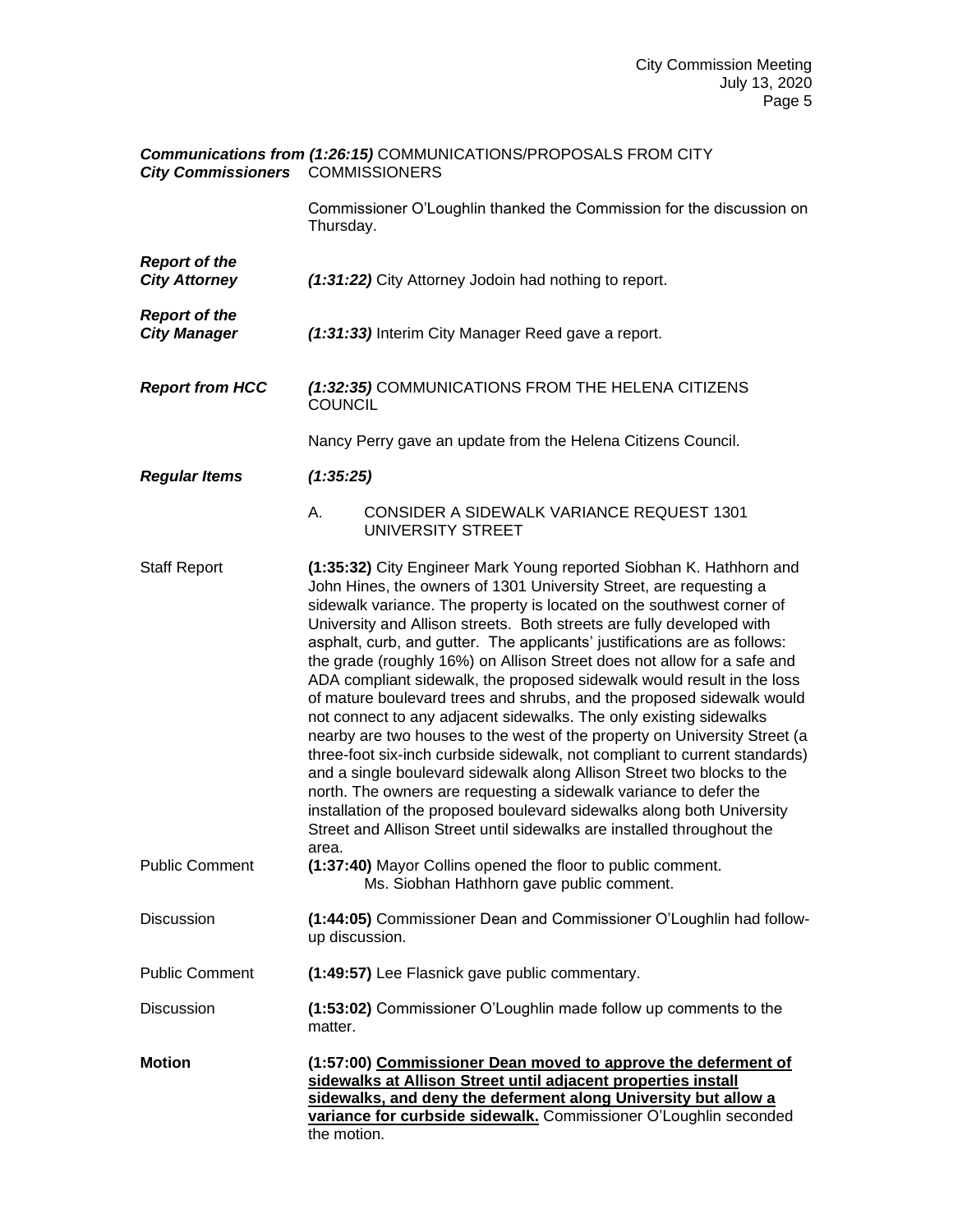Discussion **(1:57:53)** Additional discussion on the matter occurred from Commissioners Haladay and Dean, as well as follow up from City Engineer Young.

**Vote City Clerk Clayborn called a roll call vote, as follows: Commissioner Haladay voted aye, Commissioner Dean voted aye, Commissioner Logan voted aye, Commissioner O'Loughlin voted aye and Mayor Collins voted aye. The motion carried, 5-0. (2:01:32)**

Discussion (2:01:34) City Attorney Jodoin offered follow up to the variance discussion on future handling of the variances.

- *Public Hearings* **(2:02:30)** PUBLIC HEARINGS
	- A. CONSIDER FINAL PASSAGE OF AN ORDINANCE ESTABLISHING THE CITY'S ANIMAL CONTROL REGULATIONS BY ADOPTING CHAPTER 2 OF TITLE 5 OF THE HELENA CITY CODE.

Staff Report City Attorney Jodoin reported Chapter 2 of Title 5 of the Helena City Code currently contains the various duties and responsibilities of dog (animal) owners in the City, and also includes various prohibitions such as keeping a nuisance dog. Further, the chapter outlines a process for declaring dogs potentially dangerous or dangerous, depending on the severity of the actions of the dog.

> The existing ordinance is, in many instances, redundant and conflicting, and it creates an inefficient mix of civil and criminal enforcement processes. Substantively there are three major concerns:

1. Presently if a dog bites or attacks another animal or human the only offense that can be cited is "nuisance animal" under Section 5-2-15, HCC, ostensibly because the dog has caused an "annoyance" to the person or animal by biting or attacking them. "Nuisance animal" is primarily oriented towards the prohibition of prolonged barking. Because there is no specific violation for a dog that bites or attacks another animal or human, we have to rely on the "nuisance animal" provision for criminal enforcement and restitution.

2. There is also a civil "designation" and impoundment process where a dog is designated either "potentially dangerous" or "dangerous," depending on the severity of the incident and prior history of the dog. When a dog acts in a manner that results in the dog being designated "dangerous," the dog is seized by the animal control officer and impounded at the Lewis and Clark Humane Society shelter. The owner is cited for the applicable concomitant offenses of "nuisance animal," failure to have the dog on a leash, failure to have proof of rabies vaccination, and/or no city dog license. Before the dangerous dog is released to the owner, the owner must (1) obtain a dangerous dog license from the City, (2) provide proof of liability insurance covering attacks by the dangerous dog, and (3) have a secure enclosure for the dangerous dog to be kept in, or keep the dangerous dog muzzled and on a leash when not in a secure enclosure.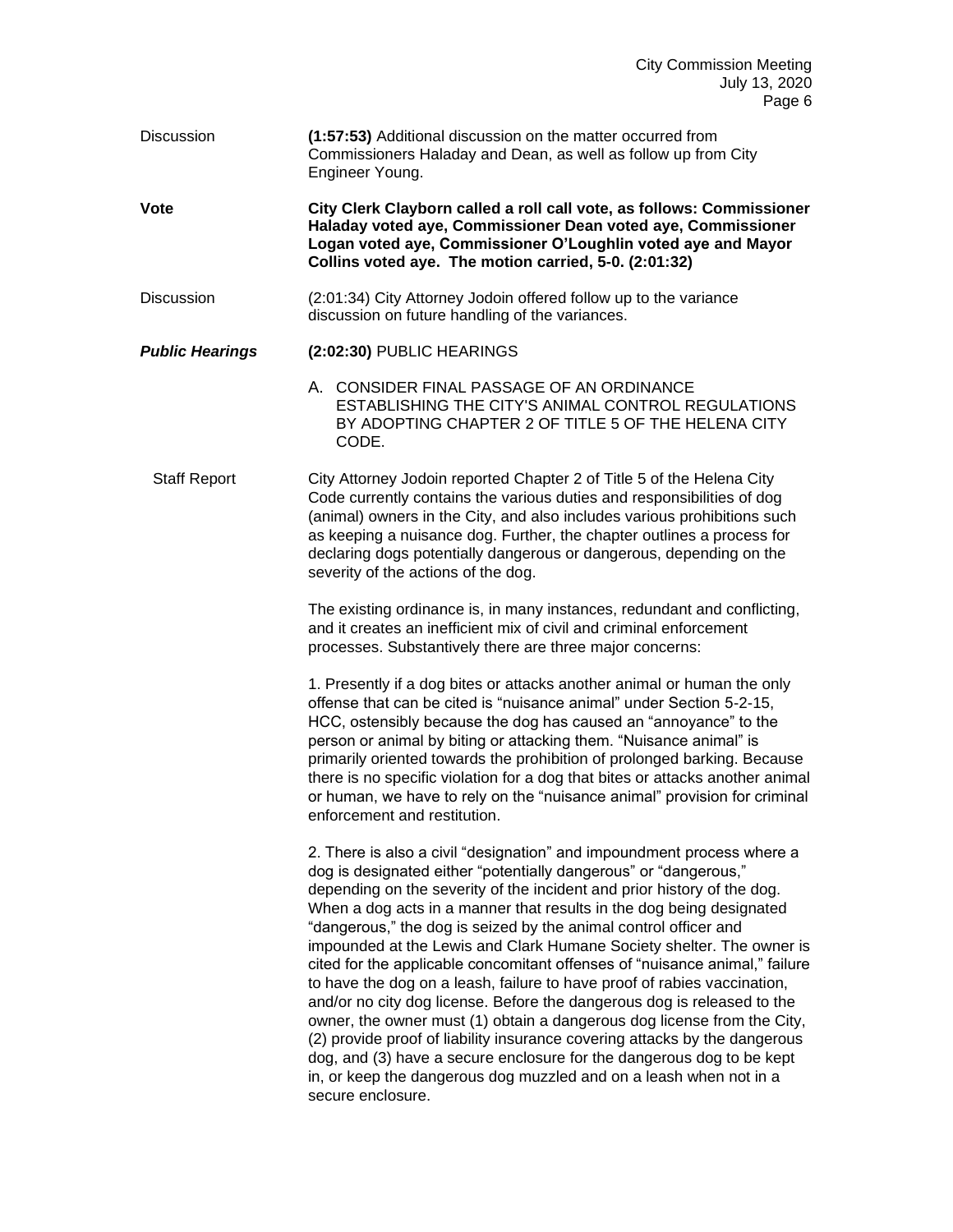Because there is no authority for the municipal court to decide whether the owner should be allowed to keep the dangerous dog under the civil dangerous dog designation we have had to wait until conviction of the underlying criminal "nuisance animal" citation. This process is incredibly inefficient, and the shelter incurs significant costs and other risks in boarding the dangerous dog often for several months until the dog owner is convicted. This proposed ordinance would create a process whereby the City can petition the Helena Municipal Court to order the relinquishment of a dog independent of any criminal prosecution. Thus, the City would not need to wait several months for a conviction in order to adjudicate the ownership of the dog while the shelter incurs costs that can reach thousands of dollars.

3. Finally, in terms of the "nuisance animal" portion of the City Code for barking dogs, the language is amended to incorporate the long-standing policy of the City Attorney's office with regard to prosecution of owners who keep a nuisance barking dog.

Comprehensive rewrite of the City's animal control regulations as follows:

• "Potentially Dangerous Dog and Dangerous Dog" designation and appeal process.

• Relinquishment of dangerous dogs for failure to comply severed from criminal process.

• Increase insurance requirements for keeping of dangerous dogs from \$50,000 to \$100,000.

• Delineate specific prohibited behavior for animals and owners:

o Specific offense for a dog that charges in a menacing fashion. o Specific offense for a dog that causes injury to a human or domesticated animal.

o Codify objective criteria for barking dogs.

o Animal at-large

o Removal of excreta on public property

o Removal of excreta on private property weekly.

o Failing to keep dog on a leash (except within designated off-leash areas).

• Create consistency with Lewis and Clark County Board of Health rabies requirements.

Staff proposes one amendment to clarify that a shelter or other entity that holds animals for the City may seek and obtain emergency medical care before the animal is determined to be the property of that entity. The shelter may then seek to bill the owner prior to release of the animal.

Comprehensive rewrite of the City's animal control regulations as follows:

- "Potentially Dangerous Dog and Dangerous Dog" designation and appeal process.
- Relinquishment of dangerous dogs for failure to comply severed from criminal process.
- Increase insurance requirements for keeping of dangerous dogs from \$50,000 to \$100,000.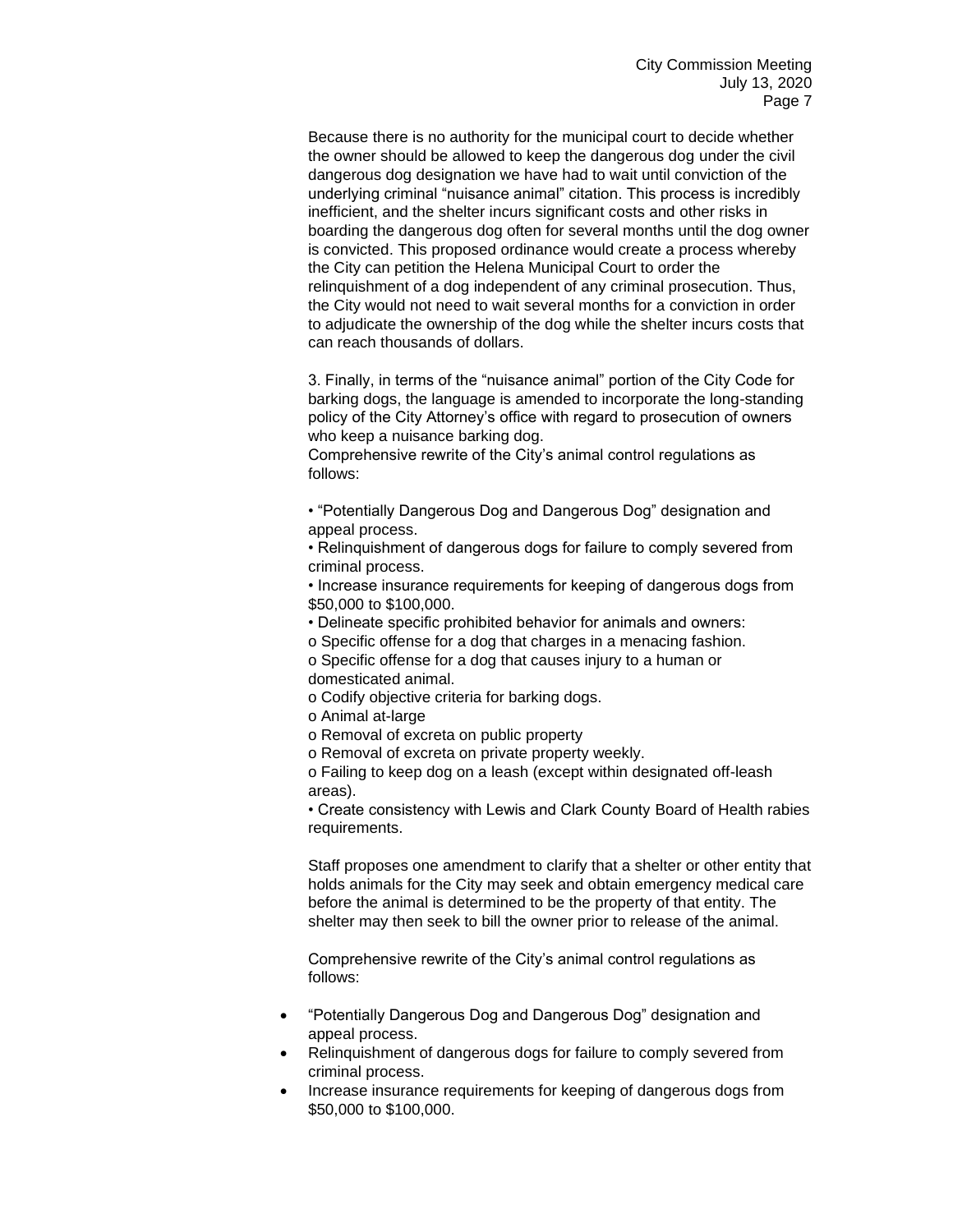| $\bullet$             | Delineate specific prohibited behavior for animals and owners: Specific<br>offense for a dog that charges in a menacing fashion.<br>Specific offense for a dog that causes injury to a human or<br>$\circ$<br>domesticated animal.<br>Codify objective criteria for barking dogs.<br>$\circ$<br>Animal at-large<br>$\circ$<br>Removal of excreta on public property<br>$\circ$<br>Removal of excreta on private property weekly.<br>$\circ$<br>Failing to keep dog on a leash (except within designated off-leash<br>$\circ$<br>areas).<br>Create consistency with Lewis and Clark County Board of Health rabies<br>requirements. |
|-----------------------|-----------------------------------------------------------------------------------------------------------------------------------------------------------------------------------------------------------------------------------------------------------------------------------------------------------------------------------------------------------------------------------------------------------------------------------------------------------------------------------------------------------------------------------------------------------------------------------------------------------------------------------|
|                       | Staff proposes one amendment to clarify that a shelter or other entity that<br>holds animals for the City may seek and obtain emergency medical care<br>before the animal is determined to be the property of that entity. The<br>shelter may then seek to bill the owner prior to release of the animal.<br>Eliminate redundancy and the inefficient mix of civil and criminal<br>enforcement processes problematic in the current ordinance.                                                                                                                                                                                    |
| <b>Public Comment</b> | (2:04:48) Mayor Collins opened the floor to public comment. No public<br>comment was given.                                                                                                                                                                                                                                                                                                                                                                                                                                                                                                                                       |
| <b>Amendment</b>      | (2:05:51) Commissioner Dean offered two amendments to the existing<br>motion.                                                                                                                                                                                                                                                                                                                                                                                                                                                                                                                                                     |
| Discussion            | (2:08:40) Discussion occurred on the Staff Amendment proposed in the<br>Staff presentation, as well as, Commissioner Dean's Amendments.                                                                                                                                                                                                                                                                                                                                                                                                                                                                                           |
| <b>Public Comment</b> | (2:15:17) Molly Summridge gave public comment.                                                                                                                                                                                                                                                                                                                                                                                                                                                                                                                                                                                    |
| <b>Motion</b>         | (2:16:55) Commissioner O'Loughlin moved to approve final passage<br>of ordinance establishing the City's Animal Control Regulations by<br>Adopting Chapter 2 of Title 5 of the Helena City Code. Commissioner<br>Dean seconded.                                                                                                                                                                                                                                                                                                                                                                                                   |
| <b>Amendment</b>      | (2:17:40) Commissioner Dean moved to amend to include the Staff<br>Amendment, allowing for the care of impounded animals.<br>Commissioner O'Loughlin seconded the motion. City Clerk Clayborn<br>called a roll call vote, as follows: Commissioner Haladay voted nay,<br>Commissioner Dean voted aye, Commissioner Logan voted aye,<br>Commissioner O'Loughlin voted aye and Mayor Collins voted aye. The<br>motion carried, 5-0.                                                                                                                                                                                                 |
| <b>Amendment</b>      | (2:19:00) Commissioner Dean moved to amend to include Dean<br>Amendment number 1, which clarifies attitude of attack.<br>Commissioner Logan seconded the motion. City Clerk Clayborn called a<br>roll call vote, as follows: Commissioner Haladay voted nay,<br>Commissioner Dean voted aye, Commissioner Logan voted aye,<br>Commissioner O'Loughlin voted aye and Mayor Collins voted aye. The<br>motion carried, 5-0. (2:19:28)                                                                                                                                                                                                |
| <b>Amendment</b>      | (2:19:42) Commissioner Dean moved to amend to include Dean<br>Amendment number 2, which allows a Non-City tag engraved with a<br>City tag number. Commissioner O'Loughlin seconded the motion. City<br>Clerk Clayborn called a roll call vote, as follows: Commissioner Haladay                                                                                                                                                                                                                                                                                                                                                   |